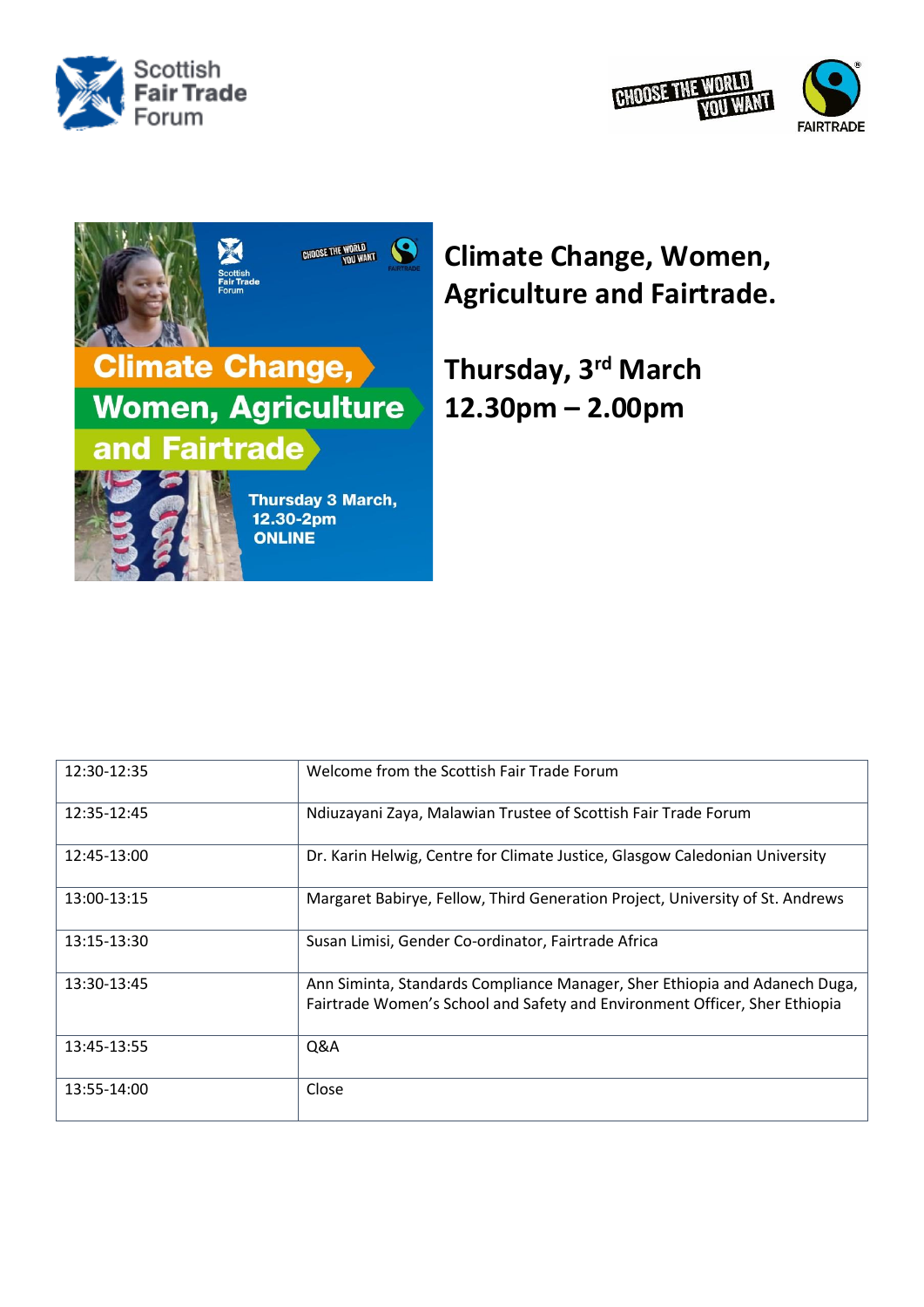## **Speakers**



**Ndiuzayani Zaya** works as a business studies teacher at Blantyre Baptist Academy. Her mother is a farmer with [Kasinthula Cane Growers' Association](https://www.fairtrade.org.uk/farmers-and-workers/sugar/kasinthula-cane-growers-association-malawi/) and thanks to this, all of Ndiuzayani's education was funded by the Fairtrade Premium. She lives with her mother and three sisters in Sadulo village, Chikwawa district of Malawi and sometimes helps with planting and weeding on her mother's smallholder farm. Ndiuzayani is a Trustee of the Scottish Fair Trade Forum and she visited Scotland during Fairtrade Fortnight 2020.



**Dr. Karin Helwig** is an interdisciplinary researcher with a first degree in gender studies and a PhD in environmental science and management. Her research focus is on pollution, water management, and climate justice. She is the Programme Leader for the MSc in [Climate Justice at Glasgow Caledonian University.](https://www.gcu.ac.uk/study/courses/details/index.php/P02846/Climate_Justice/) Her presentation will explore the links between gender and climate change, illuminated through the work of staff and students at the Centre for Climate Justice.



**Margaret Babirye** is a Fellow at the **Third Generation Project**, a think tank at the University of St Andrews, where she has worked on the Climate of Violence programme which analysed the intersection of climate change and gender-based violence. She is also a PhD candidate at the University of Kassel in Germany, and she will talk to us about her research around the climate politics of conservation and displacement among the BaTwa of South-western Uganda.



**Susan Limisi** currently serves as the Gender Coordinator a[t Fairtrade Africa.](https://fairtradeafrica.net/) As such, she leads the gender portfolio across 33 countries in Africa and the Middle East. Susan is an experienced gender specialist having worked across the globe with a background in gender programming, monitoring and evaluation, psychological counselling, education, and training. Through her role, Susan has the opportunity to shape and contribute to Fairtrade Africa's efforts with producer organizations to advance gender equity across the agriculture value chain. She will discuss the background, achievements, challenges, and future plans for the **[Fairtrade Women's](https://fairtradeafrica.net/womens-school-of-leadership/) School of** [Leadership.](https://fairtradeafrica.net/womens-school-of-leadership/)



**Ann Siminta** is the Standards Compliance Manager at Sher Ethiopia, a flower grower and exporter. Having been born in a pastoralist community, I experienced first hand the painful struggles of the girl child who is often disempowered due to lack of access to basic education and resources. This is what motivates me to champion equal opportunities and the voice of women at the decision-making table. Ann introduces Sher [Ethiopia](https://sherethiopia.com/?gclid=CjwKCAiAgvKQBhBbEiwAaPQw3O0bDjroOtVhBkD_A7AG4e4IaEgfGYPJyzdH3iDDvTazu7f_Xp5KSxoCtgoQAvD_BwE) (Premium Rose Grower), the impact of Fairtrade, the Women's School of Leadership, and her colleague Adanech Duga.